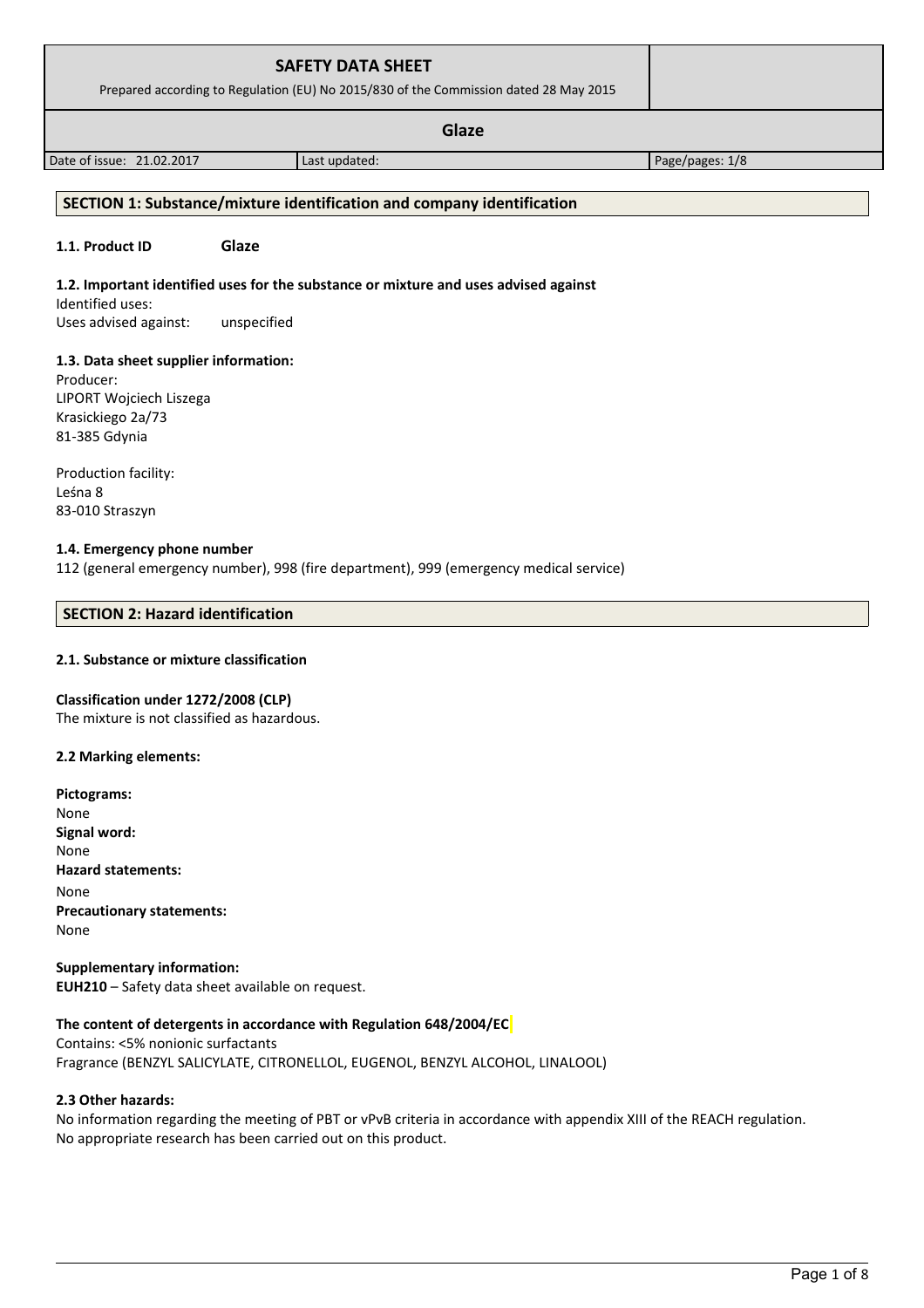| <b>SAFETY DATA SHEET</b><br>Prepared according to Regulation (EU) No 2015/830 of the Commission dated 28 May 2015 |               |                 |
|-------------------------------------------------------------------------------------------------------------------|---------------|-----------------|
|                                                                                                                   |               |                 |
| Date of issue: 21.02.2017                                                                                         | Last updated: | Page/pages: 2/8 |

### **SECTION 3: Composition/component information**

# **3.1. Substances**

Not applicable

#### **3.2. Mixtures**

Dangerous components:

|                                                         |                 | <b>CLP</b> classification                                      |                  |  |
|---------------------------------------------------------|-----------------|----------------------------------------------------------------|------------------|--|
| <b>Product ID</b>                                       | Quantity<br>[%] | <b>Hazard statements codes</b><br><b>Hazard classification</b> |                  |  |
| Isopropanol                                             | $1 - 3$         | Flam. Lig. 2                                                   | H <sub>225</sub> |  |
| CAS number: 67-63-0                                     |                 | Eye Irrit. 2                                                   | H319             |  |
| EC number: 203-961-6                                    |                 | STOT SE 3                                                      | H336             |  |
| Index number: 603-096-00-8                              |                 |                                                                |                  |  |
| REACH registration number: unspecified                  |                 |                                                                |                  |  |
| Alcohols, C12-14, ethoxylated<br>CAS number: 68439-50-9 | $<$ 1           | Eye Dam. 1<br>Aquatic Acute 1                                  | H318<br>H400     |  |
| EC number: 500-213-3                                    |                 | Aquatic Chronic 3                                              | H412             |  |
| Index number: -<br>REACH registration number: 01-       |                 |                                                                |                  |  |
| 2119487984-16                                           |                 |                                                                |                  |  |

The full meaning of hazard statements has been given in section 16.

### **SECTION 4: First aid measures**

#### **4.1. Description of first aid measures**

#### **Routes of exposure:**

Inhalation, ingestion, skin and eye contact.

#### **Inhalation:**

Take the affected person out into fresh air. Place in a comfortable position. Ensure peace and protect against heat loss.

# Provide medical assistance if necessary.

# **Consumption:**

Rinse mouth with water, drink 2-3 cups of water, consult a doctor. Do not induce vomiting. If unconscious do not give anything by mouth.

Transport the affected person to hospital if necessary. Ensure peace, place in a lying position and protect against heat loss. **Eye contact:**

Remove any contact lenses if possible.

Flush with plenty of lukewarm water for 10–15 minutes with eyelids wide open. Place the upper eyelid on the lower eyelid from time to time. Cover the eyes with a compress.

Provide ophthalmologist assistance if necessary.

### **Skin contact:**

Take off the contaminated clothes and shoes.

Wash the contaminated skin with plenty of water and then with water containing mild soap.

Seek medical attention if skin irritation persists.

### **4.2. Most important symptoms and effects, both acute and delayed**

No further data available.

### **4.3. Indication of any immediate medical attention and special treatment needed**

The course of action is decided on by a medical doctor, based on an examination of the person affected.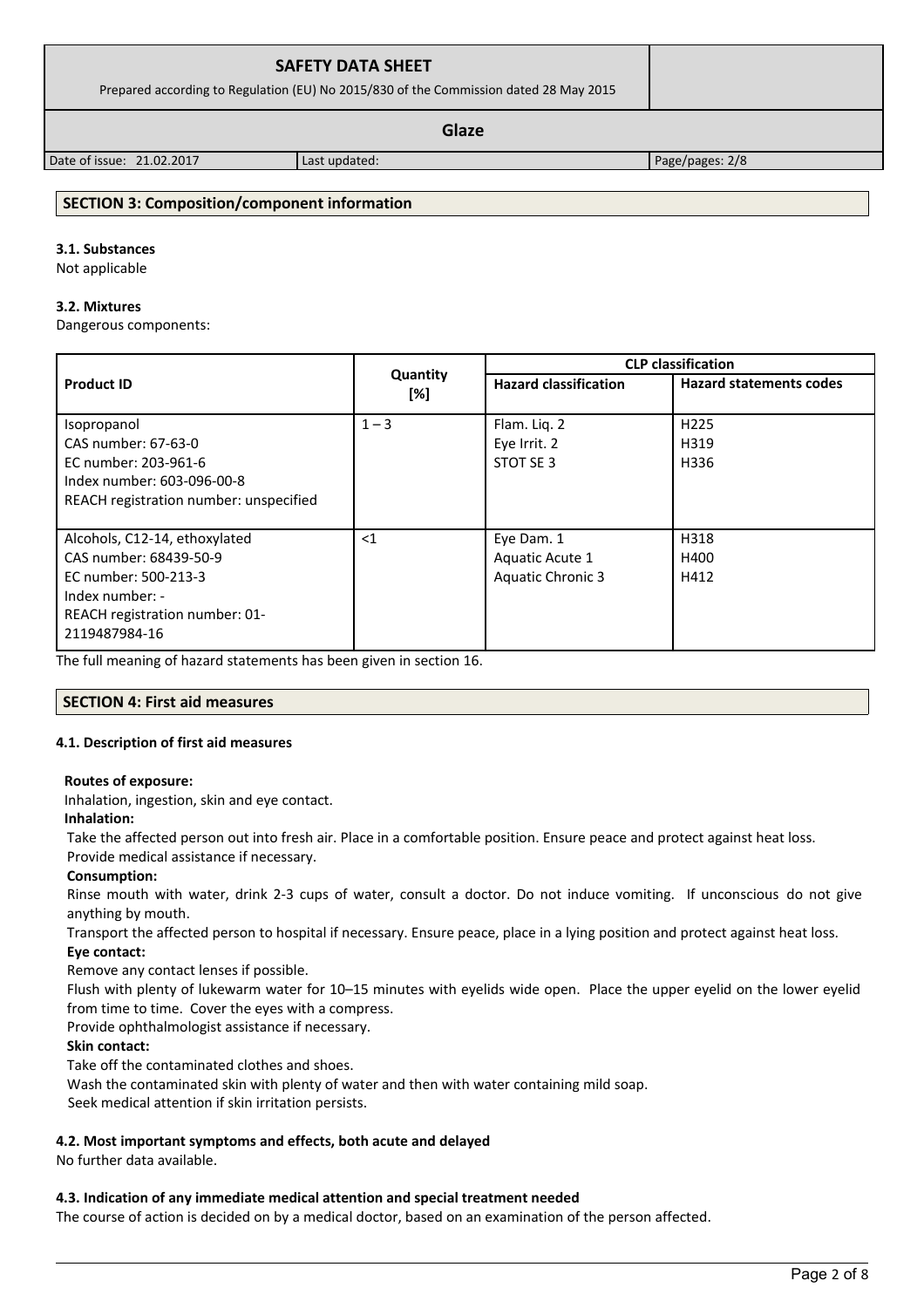| <b>SAFETY DATA SHEET</b><br>Prepared according to Regulation (EU) No 2015/830 of the Commission dated 28 May 2015 |               |  |  |  |
|-------------------------------------------------------------------------------------------------------------------|---------------|--|--|--|
|                                                                                                                   |               |  |  |  |
| Date of issue: 21.02.2017                                                                                         | Last updated: |  |  |  |
|                                                                                                                   |               |  |  |  |

### **SECTION 5: Fire emergency procedure**

### **5.1. Extinguishing agents:**

**Suitable extinguishing agents:** alcohol-resistant foam or dry extinguishing agents, carbon dioxide extinguishers, sand, soil, water aerosol. Choose extinguishing agents based on the conditions of the environment. **Unsuitable extinguishing agents:** High volume water jet.

### **5.2. Special threats related to the substance or mixture**

In case of fire, high temperatures cause a release of hazardous decomposition products that contain carbon monoxides.

### **5.3. Information for the fire department**

Spray the containers located in the fire area with water, remove from the hazardous area if possible. In case of a fire in an enclosed environment, use protective clothing and compressed air breathing apparatus. Do not allow the extinguishing agents into ground waters, surface waters, or sewage systems.

### **SECTION 6: Measures regarding accidental release into the environment**

### **6.1. Individual safety measures, protective equipment and emergency procedures**

For persons other than emergency personnel: notify the appropriate authorities of the emergency. Remove any persons not participating in the containment procedures from the contamination area.

For emergency personnel: Ensure proper ventilation, use individual safety measures.

### **6.2. Environmental safety measures**

Prevent the contamination from spreading into sewage systems and water reservoirs.

### **6.3. Methods of removing and preventing the spread of contamination:**

Prevent the contamination from spreading and attempt removal using absorptive materials (sand, diatomite, universal absorbent), place the contaminated materials in properly marked containers for subsequent utilization in accordance with the mandatory provisions of the law.

#### **6.4. References to other sections**

Product waste disposal – see section 13 of this data sheet. Individual protective measures – see section 8 of this data sheet.

### **SECTION 7: Storage and use of substances and mixtures**

### **7.1. Precautions for safe handling**

**Recommendations for handling the mixture** 

Avoid direct contact with the mixture.

Avoid inhalation.

Prevent from spreading into sewage systems. **Apply general provisions of the industrial work hygiene** 

Do not eat, drink or smoke when using the product.

Replace the contaminated clothing.

Wash hands thoroughly after handling.

Wash contaminated clothing before reusing.

Wash hands and face before breaks at work.

### **7.2. Safe storage regulations, including any mutual incompatibility information**

Store in a well-ventilated area. Keep container tightly closed. Store in a cool place. Protect from sunlight and sources of heat. Do not store with food or animal feeding stuffs.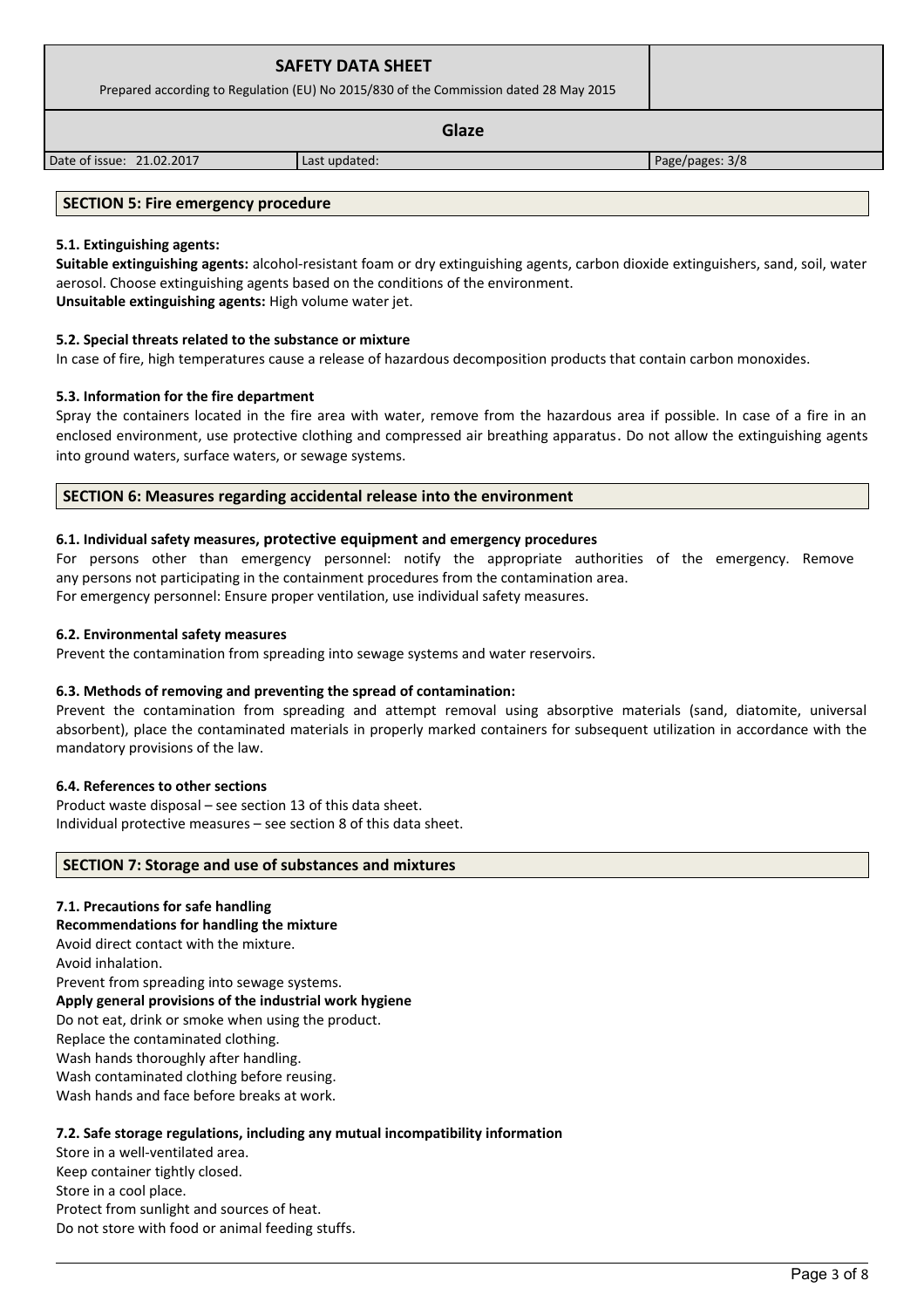| <b>SAFETY DATA SHEET</b><br>Prepared according to Regulation (EU) No 2015/830 of the Commission dated 28 May 2015 |                                                                                                                                                        |                 |  |  |  |
|-------------------------------------------------------------------------------------------------------------------|--------------------------------------------------------------------------------------------------------------------------------------------------------|-----------------|--|--|--|
| Glaze                                                                                                             |                                                                                                                                                        |                 |  |  |  |
| Date of issue: 21.02.2017                                                                                         | Last updated:                                                                                                                                          | Page/pages: 4/8 |  |  |  |
|                                                                                                                   | Always use containers made of materials analogous to the original ones.<br>Open containers should be handled very carefully so as to prevent spillage. |                 |  |  |  |
| 7.3. Specific end use(s)<br>See section 1.2 of this data sheet.                                                   | Do not handle until all safety precautions have been read and understood.                                                                              |                 |  |  |  |

#### **The national highest acceptable concentration values in the work environment**

in accordance with the Notice of the Minister of Labor and Social Policy of 6 June 2014 on the highest acceptable concentration and intensity of factors detrimental to health in the work environment (Dz.U. (Journal of Laws) 2014, item 817).

| <b>NAME OF THE SUBSTANCE</b> | ID                                                             | NDS(mg/m3) | <b>NDSCh</b> (mg/m <sup>3</sup> ) | <b>NDSP</b> (mg/m3) |
|------------------------------|----------------------------------------------------------------|------------|-----------------------------------|---------------------|
| Isopropanol                  | CAS number: 67-63-0<br>EC number: 203-961-6<br>Index number: - | 900        | 1200                              | $---$               |

# **8.2. Exposure controls**

| Appropriate technical control measures                                                                                 |
|------------------------------------------------------------------------------------------------------------------------|
| General room ventilation is recommended.                                                                               |
| Individual safety measures                                                                                             |
| Face and eye protection                                                                                                |
| Not required under normal conditions of use.                                                                           |
| Skin protection                                                                                                        |
| Hand protection                                                                                                        |
| Not required under normal conditions of use.                                                                           |
| <b>Body protection</b>                                                                                                 |
| Use protective workwear.                                                                                               |
| The selection of individual protection measures must be made taking into account the concentration and quantity of the |
| hazardous substance occurring in the work environment.                                                                 |
| <b>Respiratory tract protection</b>                                                                                    |
| Not required under normal conditions of use.                                                                           |
| <b>Environment exposure controls</b>                                                                                   |
| Do not discharge into sewage systems or ground waters.                                                                 |
| General safety and hygiene recommendations                                                                             |
| Follow good hygiene practice.                                                                                          |

# **SECTION 9: Physical and chemical properties**

# **9.1. Basic physical and chemical property information**

| Appearance:                              | Under normal conditions: liquid |
|------------------------------------------|---------------------------------|
| Color:                                   | Unspecified                     |
| Odor:                                    | As specified                    |
| <b>Odor threshold:</b>                   | Unspecified                     |
| pH:                                      | Unspecified                     |
| Melting point/freezing point:            | Unspecified                     |
| Initial boiling point and boiling range: | Unspecified                     |
| Flash point:                             | Unspecified                     |
| Flammability (solid, gas):               | Unspecified                     |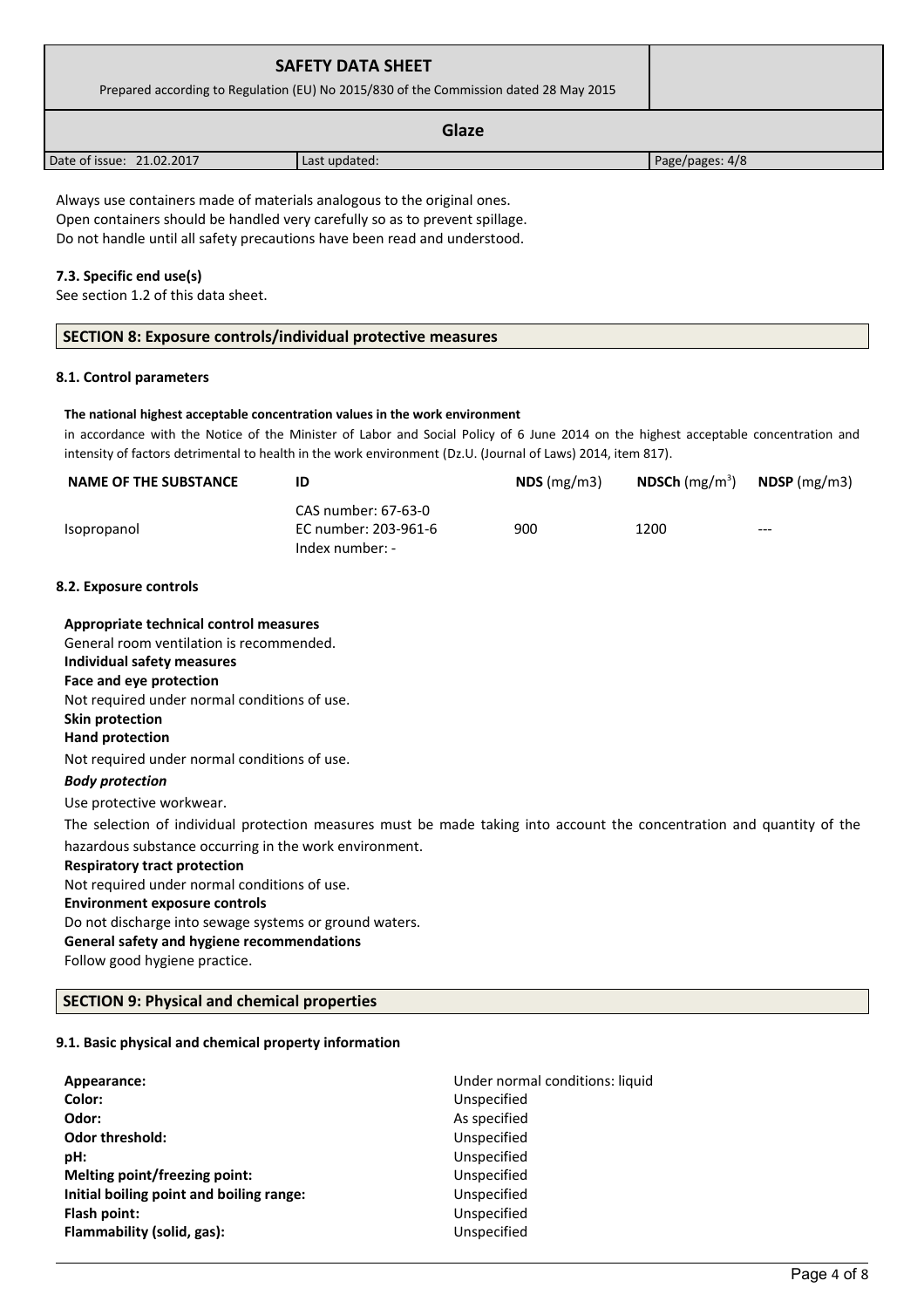| Prepared according to Regulation (EU) No 2015/830 of the Commission dated 28 May 2015                                                                                                    |               |                                                                                              |                 |
|------------------------------------------------------------------------------------------------------------------------------------------------------------------------------------------|---------------|----------------------------------------------------------------------------------------------|-----------------|
|                                                                                                                                                                                          |               | Glaze                                                                                        |                 |
| Date of issue: 21.02.2017                                                                                                                                                                | Last updated: |                                                                                              | Page/pages: 5/8 |
| Upper/lower flammability or explosive limits:<br>Vapor pressure<br>Vapor density:<br><b>Relative density:</b><br>Solubility:                                                             |               | Unspecified<br>Unspecified<br>Unspecified<br>Unspecified<br>Soluble in water                 |                 |
| Partition coefficient: n-octanol/water:<br>Auto-ignition temperature:<br>Decomposition temperature:<br><b>Viscosity:</b><br><b>Explosive properties:</b><br><b>Oxidizing properties:</b> |               | Unspecified<br>Unspecified<br>Unspecified<br>Unspecified<br>Not applicable<br>Not applicable |                 |

#### **9.2. Additional information**

No additional analysis results.

### **SECTION 10: Stability and reactivity**

#### **10.1. Reactivity**

The mixture is chemically stable under normal conditions.

#### **10.2. Chemical stability**

The product is stable when properly used, stored and transported.

### **10.3. Potential for hazardous reactions**

No data

#### **10.4. Conditions to avoid**

Avoid high temperatures, direct sunlight, hot surfaces and open fire.

#### **10.5. Incompatible materials**

No data

### **10.6. Hazardous decomposition products**

Carbon monoxides are produced when the mixture is exposed to high temperatures.

### **SECTION 11: Toxicological information**

### **11.1. Information regarding toxicological effects**

### **Acute toxicity**

Based on available data, the classification criteria are not met. **Skin corrosion/irritation** Based on available data, the classification criteria are not met. **Serious eye injury/irritation** Based on available data, the classification criteria are not met. **Allergenic influence on respiratory tract or skin** Based on available data, the classification criteria are not met. **Mutagenic influence on reproductive cells** Based on available data, the classification criteria are not met. **Carcinogenicity** Based on available data, the classification criteria are not met. **Harmful influence on reproductive organs** Based on available data, the classification criteria are not met. **Toxic influence on target organs – single exposure**

Based on available data, the classification criteria are not met.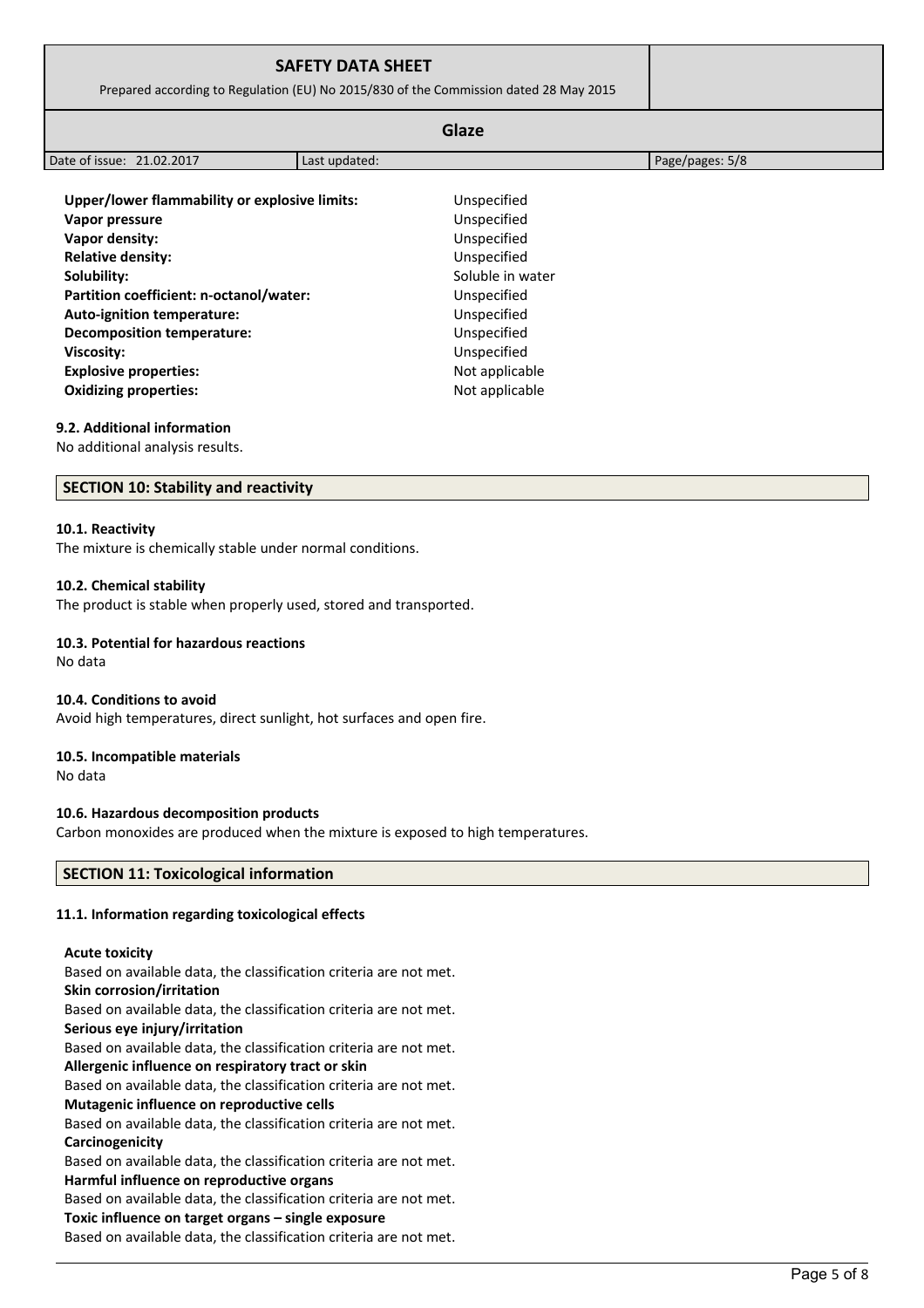| <b>SAFETY DATA SHEET</b><br>Prepared according to Regulation (EU) No 2015/830 of the Commission dated 28 May 2015                                              |                                                                                                                                        |                                                                                                                                |  |  |  |  |
|----------------------------------------------------------------------------------------------------------------------------------------------------------------|----------------------------------------------------------------------------------------------------------------------------------------|--------------------------------------------------------------------------------------------------------------------------------|--|--|--|--|
| <b>Glaze</b>                                                                                                                                                   |                                                                                                                                        |                                                                                                                                |  |  |  |  |
| Date of issue: 21.02.2017                                                                                                                                      | Last updated:                                                                                                                          | Page/pages: 6/8                                                                                                                |  |  |  |  |
| Toxic influence on target organs - repeated exposure<br><b>Hazard caused by aspiration</b>                                                                     | Based on available data, the classification criteria are not met.<br>Based on available data, the classification criteria are not met. |                                                                                                                                |  |  |  |  |
| <b>SECTION 12: Environmental information</b>                                                                                                                   |                                                                                                                                        |                                                                                                                                |  |  |  |  |
| 12.1. Toxicity<br>Alcohols, C12-14, ethoxylated<br>EC50 crustacean: 0.53 mg/l, 48 h<br>EC10: 0.745 mg/l, 21 days<br>12.2. Durability and dissolution potential |                                                                                                                                        |                                                                                                                                |  |  |  |  |
| Alcohols, C12-14, ethoxylated<br>Biodegradability: 78,6% after 28 days - easily biodegradable                                                                  |                                                                                                                                        | The surfactants contained in the product comply with the biodegradability criteria as laid down in Regulation (EC) 648/2004 on |  |  |  |  |
| detergents.                                                                                                                                                    |                                                                                                                                        |                                                                                                                                |  |  |  |  |
| 12.3. Bioaccumulation capacity<br>No data                                                                                                                      |                                                                                                                                        |                                                                                                                                |  |  |  |  |
| 12.4. Soil mobility<br>No data                                                                                                                                 |                                                                                                                                        |                                                                                                                                |  |  |  |  |
| 12.5. Results of PBT and vPvB properties evaluation<br>No data                                                                                                 |                                                                                                                                        |                                                                                                                                |  |  |  |  |
| 12.6. Other harmful effects<br>No data                                                                                                                         |                                                                                                                                        |                                                                                                                                |  |  |  |  |
| <b>SECTION 13: Waste disposal</b>                                                                                                                              |                                                                                                                                        |                                                                                                                                |  |  |  |  |
| 13.1. Waste disposal methods                                                                                                                                   |                                                                                                                                        |                                                                                                                                |  |  |  |  |
| Do not store with municipal waste.                                                                                                                             | Empty containers should be transported to an authorized company in order to be reprocessed or recycled.                                |                                                                                                                                |  |  |  |  |
| Waste code                                                                                                                                                     | Do not discharge into sewage systems, surface waters or wastewater.                                                                    |                                                                                                                                |  |  |  |  |
|                                                                                                                                                                | Act of 14 December 2012 on waste (Dz.U. (Journal of Laws) 2013, item 21).                                                              | Regulation of the Minister of Environment of 9 September 2014 on the waste catalogue (Dz.U. (Journal of Laws) 2014, item       |  |  |  |  |
| 1923).                                                                                                                                                         |                                                                                                                                        |                                                                                                                                |  |  |  |  |
|                                                                                                                                                                |                                                                                                                                        | The waste code must be assigned individually at the location where the waste is produced depending on the industry in          |  |  |  |  |

The waste code must be assigned individually at the location where the waste is produced, depending on the industry in which it is used.

| <b>SECTION 14: Transport information</b> |                                      |                    |                                 |                        |
|------------------------------------------|--------------------------------------|--------------------|---------------------------------|------------------------|
| 14.1.<br>14.2.                           | UN number<br>UN proper shipping name | ADR/RID<br>$- - -$ | <b>IMGD</b><br>$---$<br>$- - -$ | <b>IATA</b><br>$- - -$ |
| 14.3.                                    | Transport hazard class(es)           | $--$               | $--$                            | $---$                  |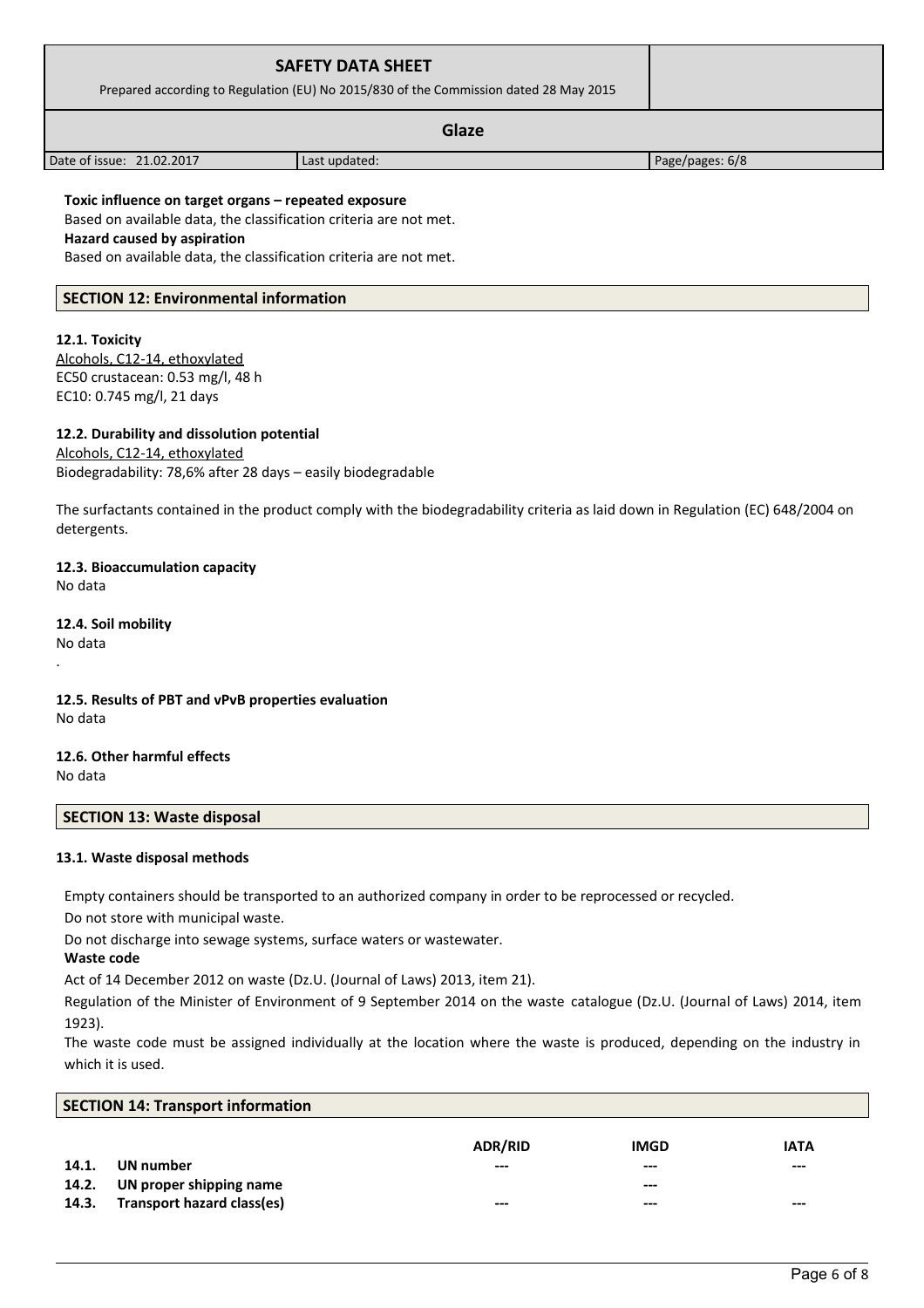|       | <b>SAFETY DATA SHEET</b><br>Prepared according to Regulation (EU) No 2015/830 of the Commission dated 28 May 2015 |               |     |                 |  |  |
|-------|-------------------------------------------------------------------------------------------------------------------|---------------|-----|-----------------|--|--|
|       | Glaze                                                                                                             |               |     |                 |  |  |
|       | Date of issue: 21.02.2017                                                                                         | Last updated: |     | Page/pages: 7/8 |  |  |
|       | Warning sticker No.                                                                                               |               |     |                 |  |  |
| 14.4. | Packing group                                                                                                     |               | --- |                 |  |  |
| 14.5. | Threat to the environment                                                                                         |               |     |                 |  |  |
| 14.6. | <b>Special precautions for users</b><br>Not applicable                                                            |               |     |                 |  |  |
| 14.7. | Bulk transport in accordance with the MARPOL<br>Not applicable<br>convention appendix II and the IBC code         |               |     |                 |  |  |

### **SECTION 15: Legal information**

# **15.1. Provisions of the law regarding safety and protection of the environment in relation to the substance or mixture**

### **This safety data sheet has been drawn up based on the following legal acts:**

- 1. Regulation (EC) No 1907/2006 of the European Parliament and of the Council of 18 December 2006 concerning the Registration, Evaluation, Authorization and Restriction of Chemicals (REACH), establishing a European Chemicals Agency, amending Directive 1999/45/EC and repealing Council Regulation (EEC) No 793/93 and Commission Regulation (EC) No 1488/94 as well as Council Directive 76/769/EEC and Commission Directives 91/155/EEC, 93/67/EEC, 93/105/EC and 2000/21/EC.
- 2. Regulation (EC) No 1272/2008 of the European Parliament and of the Council of 16 December 2008 on classification, labeling and packaging of substances and mixtures, amending and repealing Directives 67/548/EEC and 1999/45/EC, and amending Regulation (EC) No 1907/2006. [ATP1, ATP2, ATP3, ATP4, ATP5, ATP6]
- 3. Commission Regulation (EU) 2015/830 of 28 May 2015 amending Regulation (EC) No 1907/2006 of the European Parliament and of the Council on the Registration, Evaluation, Authorization and Restriction of Chemicals (REACH) as corrected (replaces Regulation EC No 453/2015)
- 4. Act of 25 February 2011 on the chemical substances and their mixtures (DZ.U. (Journal of Laws) No 63, item 322 with amendments).
- 5. Regulation of the Minister of Labor and Social Policy of 6 June 2014 on the maximum permissible concentration and intensity of agents harmful to health in the work environment (Dz.U. (Journal of Laws) item 817).
- 6. Act of 14 December 2012 on waste (Dz.U. (Journal of Laws) 2013, item 21).
- 7. Regulation of the Minister of Environment of 9 September 2014 on the waste catalogue (Dz.U. (Journal of Laws) 2014, item 1923).
- 8. Classification of dangerous goods according to the European Agreement concerning the International Carriage of Dangerous Goods by Road (ADR).
- 9. Regulation of the Minister of Labor and Social Policy of 26 September 1997 on general provisions of occupational safety and health (Dz.U. (Journal of Laws) 2003 No 169, item 1650 with amendments).
- 10. Regulation of the Minister of Health of 30 December 2004 on occupational health and safety related to the presence of chemical agents in the workplace (Dz.U. (Journal of Laws) 2005 No 11, item 86 with amendments). Regulation of the Minister of Economy of 21 December 2005 on essential requirements for personal protection (Dz.U. (Journal of Laws) No 259, item 2173).

### **15.2. Chemical safety evaluation**

No chemical safety evaluation for the mixture.

### **SECTION 16: Additional information**

List of hazard statements from section: 3 **H225** Highly flammable liquid and vapor **H318** Causes serious eye damage **H319** Causes serious eye irritation **H336** May cause drowsiness or dizziness **H400** Very toxic to aquatic life **H412** Harmful to aquatic life with long lasting effects

**CAS** (Chemical Abstracts Service)